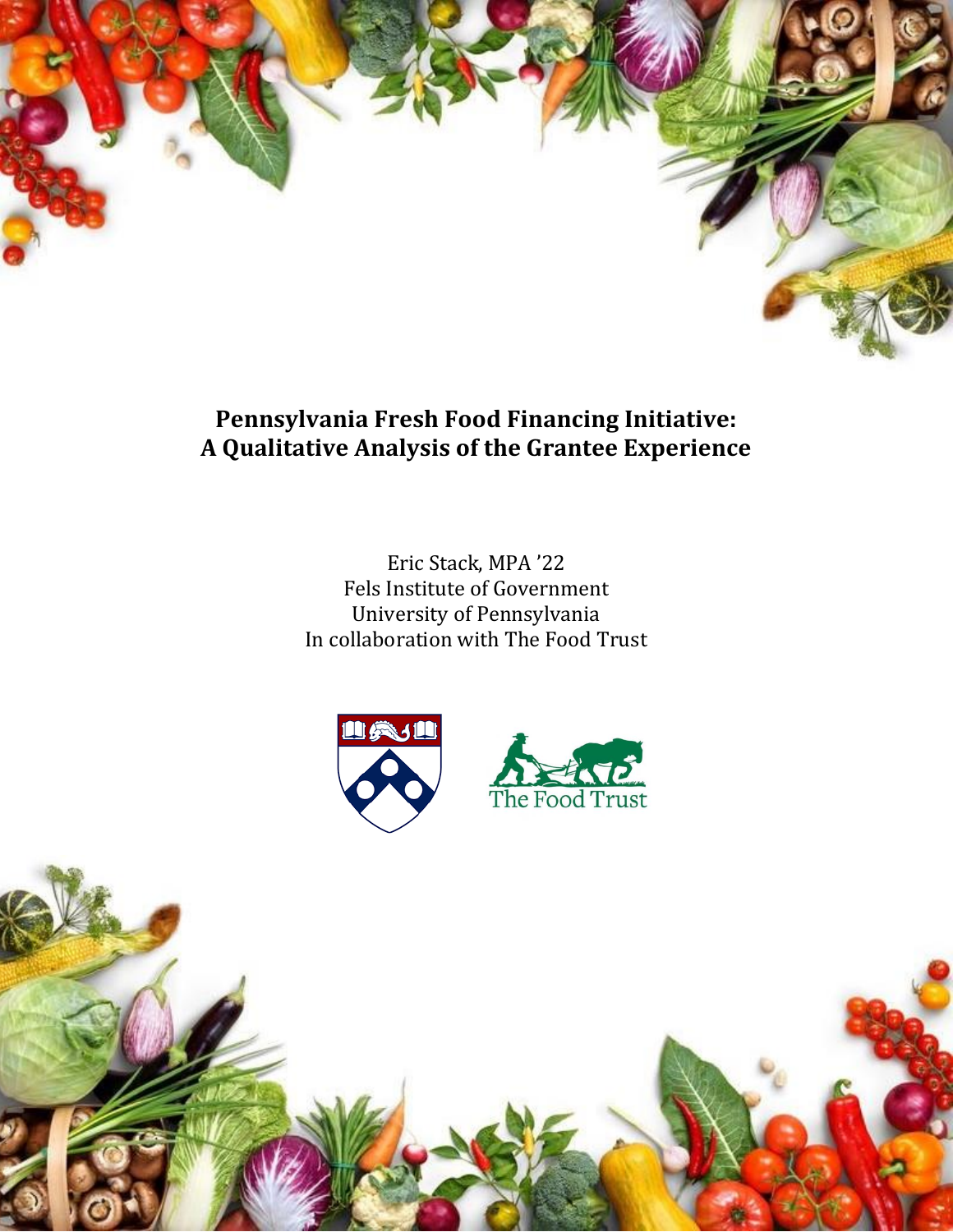# **Table of Contents**

| <b>Introduction</b>            | 3                |
|--------------------------------|------------------|
| <b>Overview</b>                | 3                |
| <b>Healthy Food in America</b> | $\boldsymbol{4}$ |
| <b>Methodology</b>             | $\overline{7}$   |
| <b>Findings</b>                | 10               |
| <b>Limitations</b>             | 12               |
| <b>Recommendations</b>         | 13               |
| Conclusion                     | 16               |
| <b>Bibliography</b>            | 17               |
| <b>Appendix</b>                | 19               |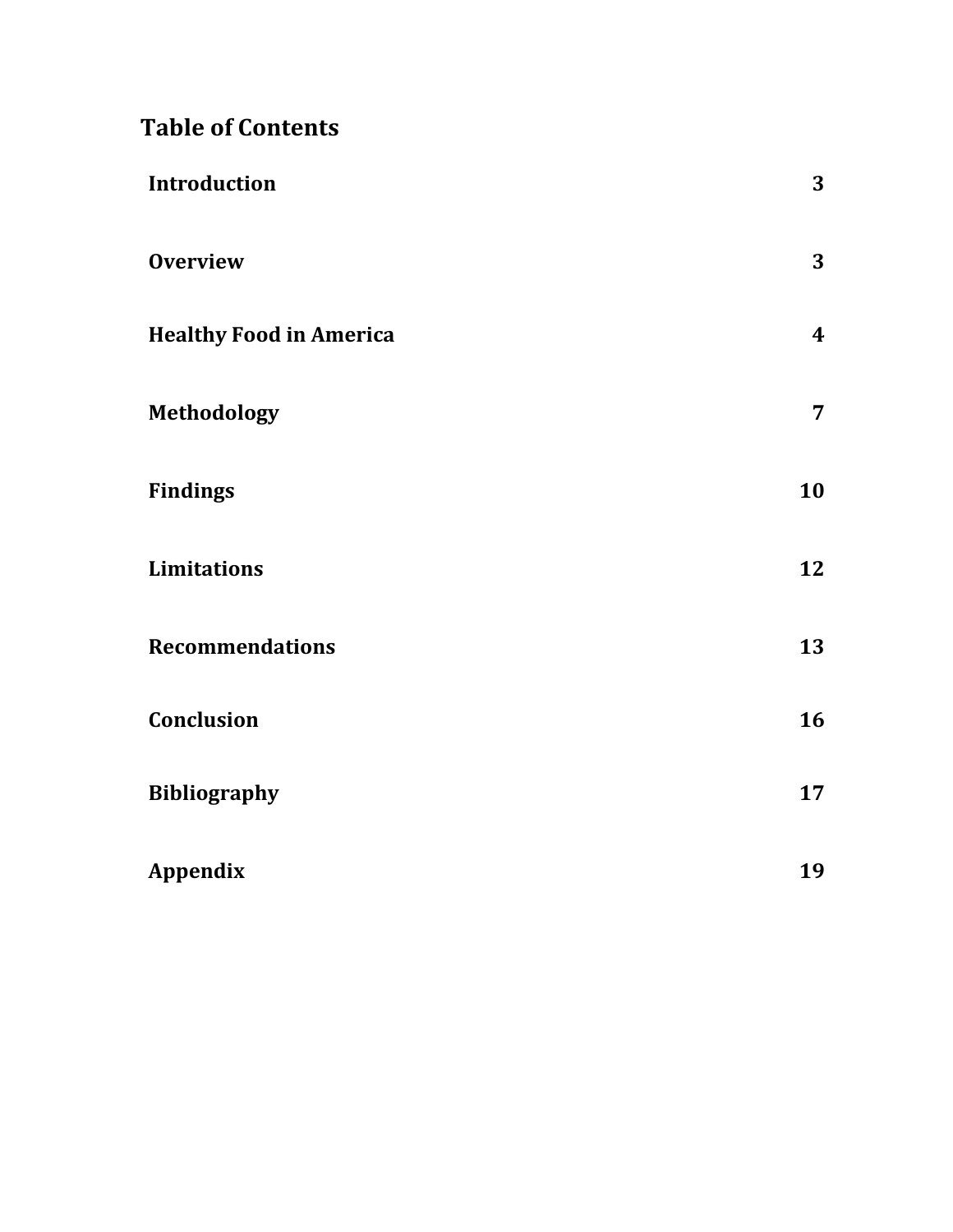# **Introduction**

The Pennsylvania Fresh Food Financing Initiative (PAFFFI) is a public-private financing program designed to help business owners open or expand healthy food retail outlets across the Commonwealth of Pennsylvania. The PAFFFI is financed by the Pennsylvania Department of Community and Economic Development and is administered by The Food Trust in partnership with community development financial institutions (CDFIs). The Food Trust is seeking to grow the initiative as an innovative leader in the field to ensure continued funding in 2024 and beyond. In accordance with this goal, this analysis seeks to:

- Explore how the PAFFFI is working, for whom, and under what conditions
- Analyze how The Food Trust is communicating the program and its impacts to stakeholders and the general public
- Identify areas of weakness in grant application and distribution, from The Food Trust's perspective and that of the grant recipients

### **Overview**

 $\overline{a}$ 

The United States Department of Agriculture (USDA) defines food insecurity as "the lack of access to adequate food for an active, healthy life for all members of a household and limited or uncertain availability of nutritionally adequate foods."<sup>1</sup> According to the USDA, more than 38 million Americans are food insecure and live in communities where a healthy diet is unattainable. This includes 15% of all households with children and 28.6% of households with incomes below 185% of the poverty threshold. <sup>2</sup> Lower-income communities have fewer grocery stores, farmer's markets, or other healthy food retail outlets that provide a sufficient selection of affordable, nutritious foods. This problem impacts both urban and rural areas, but disproportionately effects Black and Latinx communities.<sup>3</sup>

Food insecurity is a long-standing issue across the United States, and Pennsylvania is no exception.<sup>4</sup> In considering this problem, the Commonwealth of Pennsylvania, The Food Trust, The Reinvestment Fund, and the Urban Affairs Coalition launched the Pennsylvania Fresh Food Financing Initiative (PAFFFI) in 2004. A first in the nation initiative, Pennsylvania supported it with \$30 million in seed funding, which was distributed over the course of six years. From 2004 to 2010, the PAFFFI funded

<sup>1</sup> Cassie Miller, "Food Insecurity in Pa. and beyond: The Numbers Racket," The Numbers Racket (Pennsylvania Capital-Star, December 9, 2021), https://www.penncapital-star.com/working-theeconomy/food-insecurity-in-pa-and-beyond-the-numbers-racket/.

<sup>&</sup>lt;sup>2</sup> Alisha Coleman-Jensen et al., "Household Food Security in the United States in 2020," Economic Research Service (US Department of Agriculture, September 2021),

https://www.ers.usda.gov/webdocs/publications/102076/err-298.pdf?v=2169.7.

<sup>3</sup> Cherise Bathersfield, "Hunger & Poverty in America," Food Research & Action Center, December 8, 2021, https://frac.org/hunger-poverty-america.

<sup>4</sup> Miller, "Food Insecurity in Pa. and Beyond."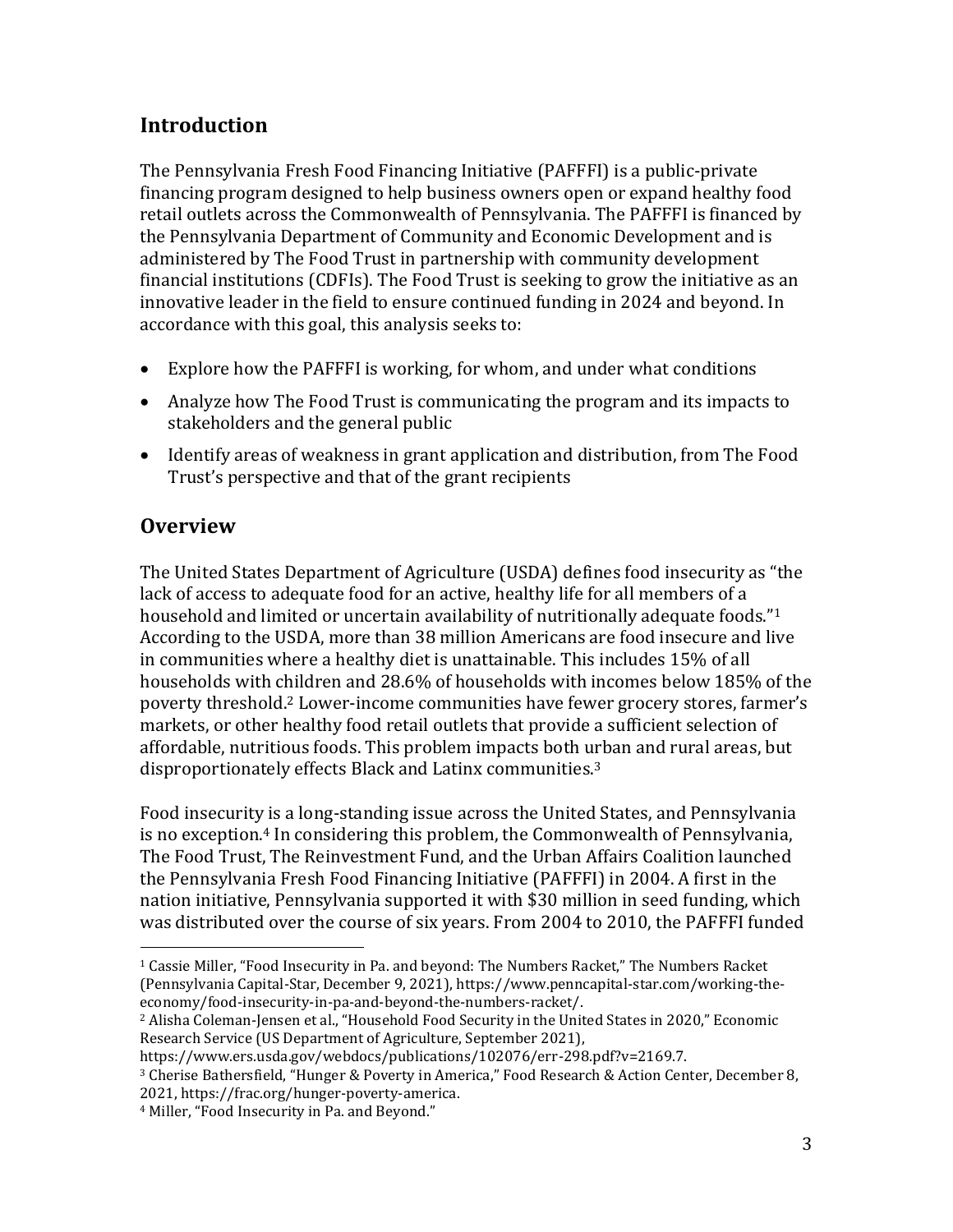88 projects across the Commonwealth, supporting more than 5,000 jobs and 1.67 million square feet of commercial food retail space.<sup>5</sup>

After spending down the original funds in 2010, The Food Trust and Reinvestment Fund shifted focus to the federal level and led the effort to establish the Healthy Food Financing Initiative (HFFI). HFFI is supported by the United States Department of Agriculture and has also received support from the United States Treasury and the Department of Health and Human Services.<sup>6</sup> After establishing the HFFI, The Food Trust led the push for Pennsylvania to reinstate the PAFFFI on an annual basis, which it continues to fund. In 2020, the Pennsylvania Department of Community and Economic Development again supported the initiative with additional funds and have pledged more capital support through 2023.

### *Evaluation Goals and Questions*

This study leverages conversations with PAFFFI grant recipients from 2018 to 2021 in an effort to learn about their experience with the program and The Food Trust. Further, an analysis of current research into efforts to combat food insecurity, as well as insights into best practices for grant administration, is blended with interview findings to formulate actionable, feasible recommendations.

The goal of this report is to evaluate The Food Trust's work administering the PAFFFI grant, addressing the following research questions:

- 1. How is awareness of the program improved and cultivated among potential grant recipients and other community stakeholders?
- 2. What are specific operational areas of The Food Trust's direct service work that can be improved to achieve strategic goals?
- 3. How can The Food Trust grow the PAFFFI and become an innovative leader in the healthy food financing field?

This report begins with a review of current research on food insecurity across the United States, the impacts of improving healthy food access in communities, and the history and current state of food systems across Pennsylvania. Next, it reviews the methodology used to analyze The Food Trust's work with the PAFFFI in recent years, followed by the findings of this analysis. Finally, it identifies opportunities for The Food Trust to improve and expand its work and the impact of the PAFFFI.

# **Healthy Food in America**

 $\overline{a}$ <sup>5</sup> "Pennsylvania," Healthy Food Access (The Food Trust, Policy Link, The Reinvestment Fund, 2021), https://www.healthyfoodaccess.org/pennsylvania.

<sup>6</sup> "About the Healthy Food Financing Initiative," America's Healthy Food FInance Initiative (The Reinvestment Fund, January 7, 2020), https://www.investinginfood.com/about-hffi/.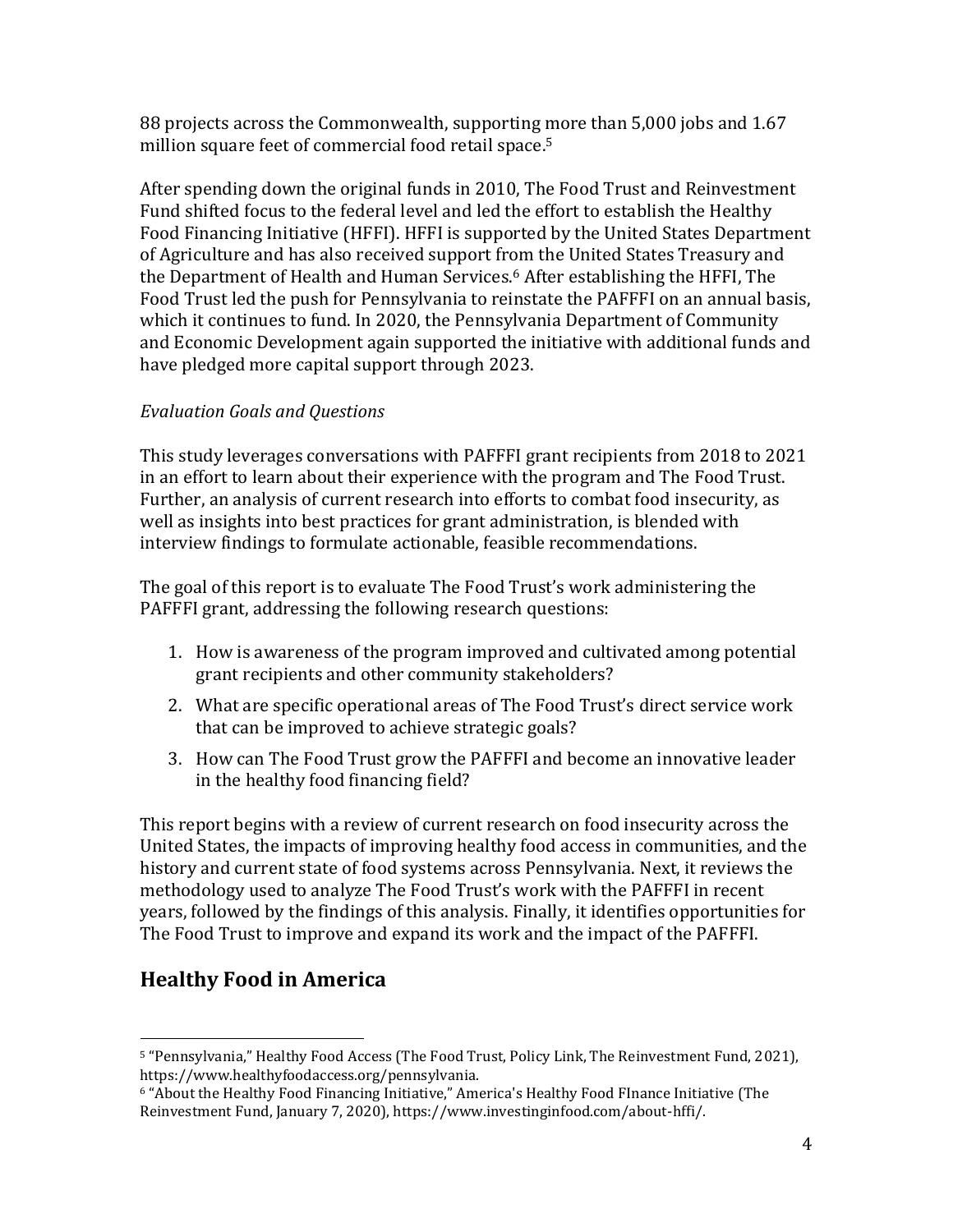Feeding America is a nonprofit organization headquartered in Chicago, IL that is a national network of more than 200 food banks. The organization reports that these food banks feed more than 46 million people through food pantries, soup kitchens, shelters, and other community agencies.<sup>7</sup> For the last ten years, the organization has also produced local-level estimates of food insecurity through its "Map the Meal Gap" (MMG) study. This annual study complements research conducted by the USDA, but leverages unemployment and poverty rates as indicators to project the number of households that may experience food insecurity throughout the year. They apply this methodology at the state and county level to provide a detailed exploration of where hunger is most prevalent.

On March 31, 2021, Feeding America released a special report building on their MMG study to examine the impact of the COVID-19 pandemic on food insecurity. In this study the organization included, for the first time, projections of 'very low food security,' which is defined as "a more severe range of food insecurity that involves reduced food intake and disrupted feeding patterns" (see *Figure 1*). The report projected that 45 million people, including 15 million children, likely experienced





food insecurity during 2020.<sup>8</sup> This number includes 7 million more people than what the USDA currently measures, because of higher unemployment rates and vulnerable food systems that faltered during the pandemic.

Food insecurity can impact anyone, but that does not mean that it is uniform across the country. In fact, as previously indicated, there are many disparities across income, race, geography, and more. Below are two charts that reflect the disparities in individual characteristics as well as geography:



Figure 2. Rates of food insecurity across the US, 2020 Figure 3. Rates of food insecurity by selected characteristics, 2020

<sup>7</sup> "Our History," Feeding America, 2022, https://www.feedingamerica.org/about-us/our-history. <sup>8</sup> Monica Hake et al., "The Impact of the Coronavirus on Local Food Insecurity," Food Insecurity and Poverty in the US (Feeding America, March 2021),

https://www.feedingamerica.org/sites/default/files/2021-20Projections%20Brief\_3.31.2021.pdf.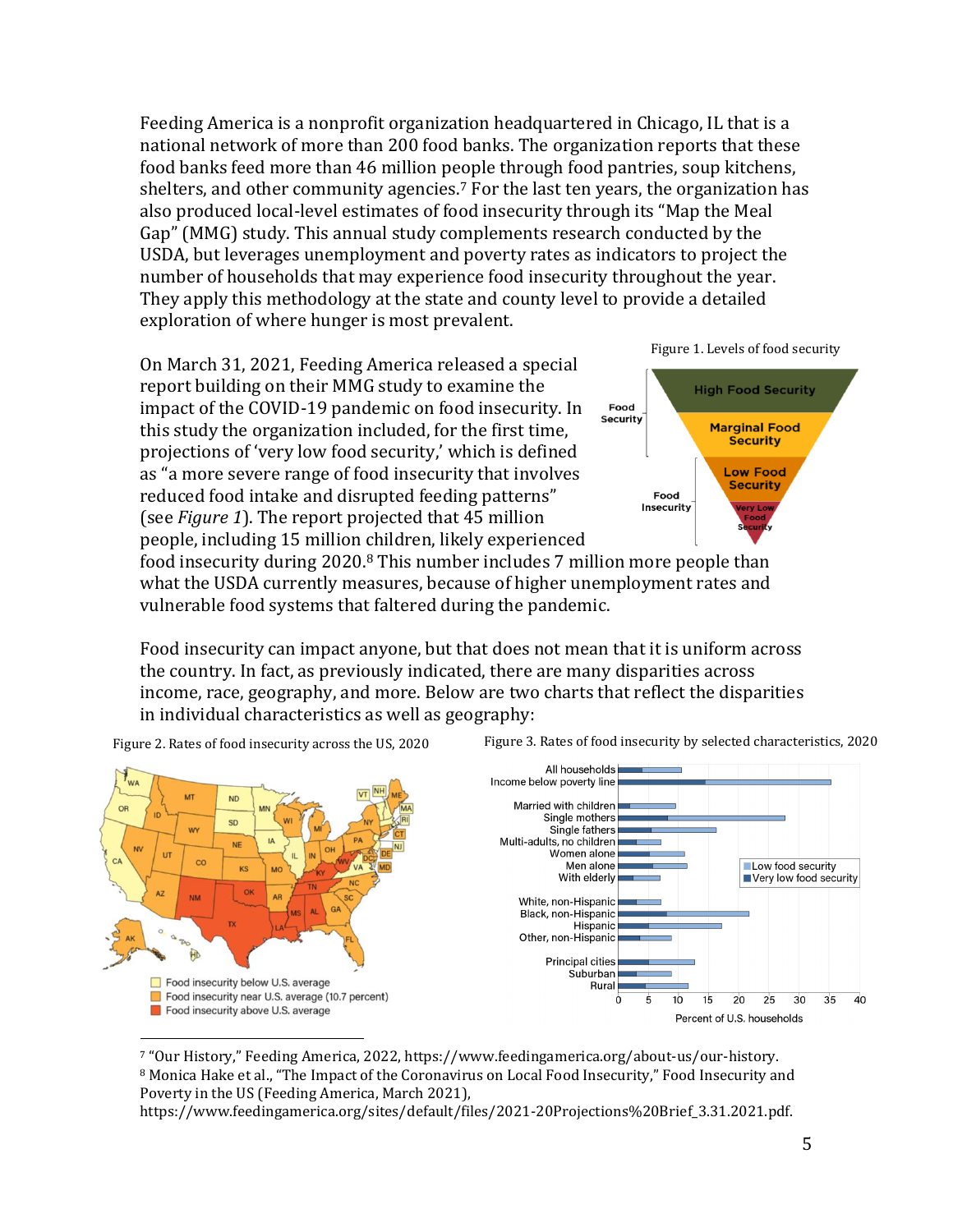Both of these graphics were produced by the USDA Economic Research Service, using data from the Current Population Survey Food Supplement, US Census. 9 Notable statistics to consider: 10.7% of all US households are food insecure, including 35% of households with incomes at or below the poverty line, 21.7% of households with a Black reference person (a reference person is the adult who owns or rents the home), 17.2% of households with a Hispanic reference person, 15% of all households with children, and 44% of households with a single parent. Also, note that southern and southwestern states experience disproportionate food insecurity. Finally, while it is not represented above, it is important to emphasize that it is estimated that 23.5% of Native Americans live in a food insecure household.<sup>10</sup>

### *The State of the Commonwealth*

According to the USDA, Pennsylvania falls in line with the national average of food insecurity, with 10.6% of Pennsylvanians, or more than 1,374,000 people, experiencing food insecurity in 2020.<sup>11</sup> Feeding America's report on the impact of the pandemic on food insecurity projects that Pennsylvania will remain at about the national average, but also indicates up to 12% of residents could have experienced food insecurity during 2021. However, the report also makes it clear that food insecurity across the country during 2020 was not nearly as severe as it could have been. This is due to the substantial effort by the federal government to ease financial hardship on Americans during the height of the pandemic. According to the Center on Budget and Policy Priorities, without relief spending the poverty rate would have risen by 2.5% during 2020, but it actually decreased by 3.1%.<sup>12</sup> Seeing the correlation between poverty and food insecurity above, it is no surprise that food insecurity did not reach the levels some feared.

Unfortunately, there is broad concern that millions will sink—or have already fallen—back into poverty since certain government assistance programs have ended, specifically the Child Tax Credit and the expansion of the Supplemental Nutrition Assistance Program (SNAP). Feeding America's report states that the organization remains optimistic about projected food insecurity, but a jump to 12% in Pennsylvania would mean that an *additional* 182,000 residents are food insecure. In fact, this rate of food insecurity would erase nearly a decade of improvement and investment in food systems across the Commonwealth. According to the Food Research and Action Center, from 2008 to 2010 Pennsylvania experienced an

 $\overline{a}$ 

<sup>9</sup> Coleman-Jensen et al., "Household Food Security in the United States in 2020."

<sup>10</sup> Miller, "Food Insecurity in Pa. and Beyond."

<sup>11</sup> Coleman-Jensen et al., "Household Food Security in the United States in 2020."

<sup>12</sup> CBPP Staff, "Robust Covid Relief Achieved Historic Gains against Poverty and Hardship, Bolstered Economy," Poverty and Inequality (Center on Budget and Policy Priorities, February 24, 2022), https://www.cbpp.org/research/poverty-and-inequality/robust-covid-relief-achieved-historicgains-against-poverty-and.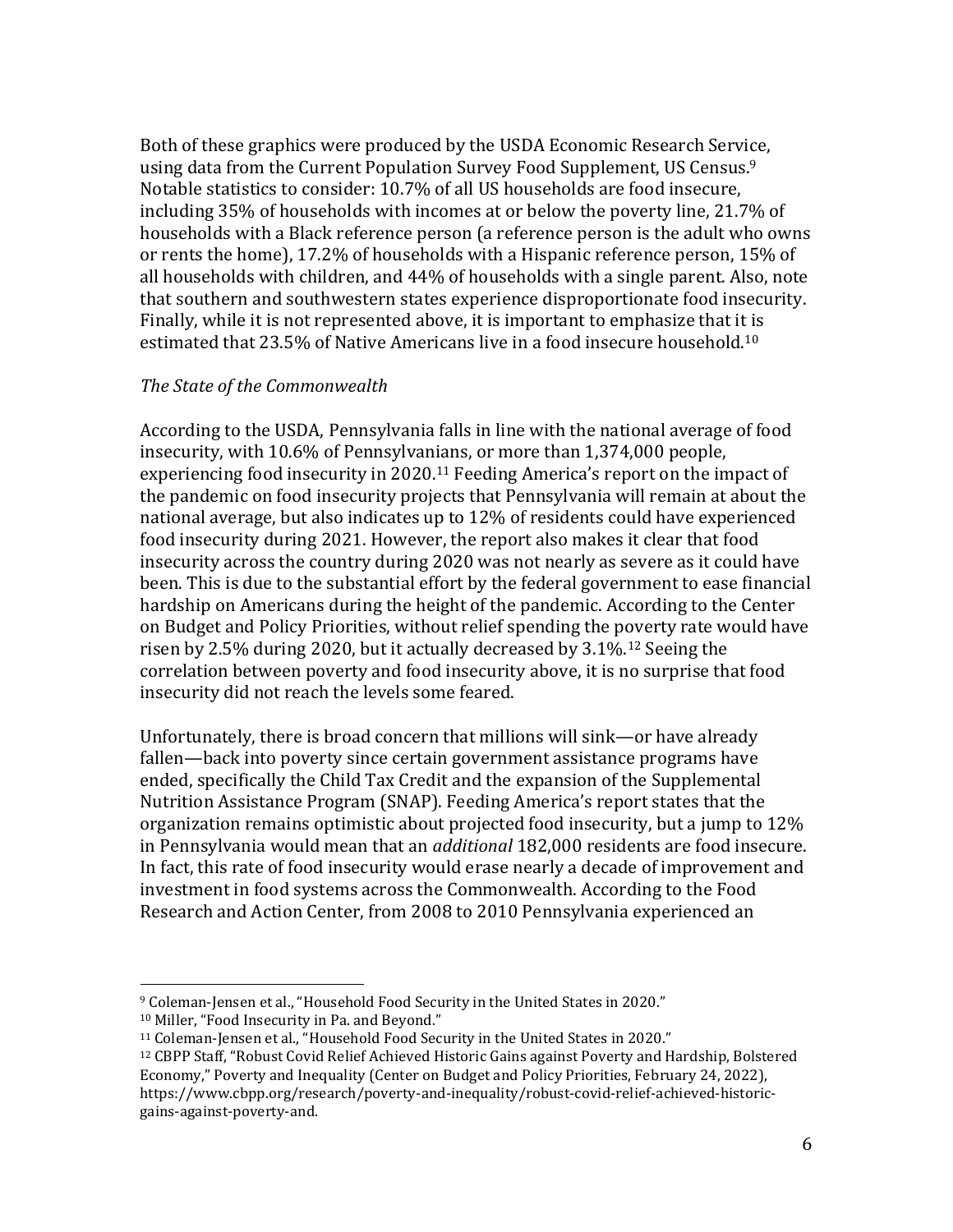average annual rate of food insecurity of 12.5%; but from 2018 to 2020 that average annual rate was 9.9%.<sup>13</sup>

The tools driving this improvement are numerous and multi-dimensional, however, research indicates that financing initiatives like the PAFFFI have far-reaching benefits. First, access to affordable, nutritious food through closer proximity to healthy food retail locations is associated with better eating habits and decreased risk for obesity, diabetes, high cholesterol, and other diet-related diseases.<sup>14</sup> Second, healthy food retail outlets are drivers of economic activity and growth. Certainly there is the direct impacts of wages and jobs, but a study in Philadelphia found that a single new grocery store was associated with an increase in home values ranging from 4% to 7% and that single store generated a \$540,000 increase in local tax revenue.<sup>15</sup> Finally, these financing initiatives facilitate community development and improved social outcomes by funding independent and local grocers, community and school gardens, farmer's markets, and more.<sup>16</sup> Financing initiatives like the PAFFFI combat food insecurity by increasing access to affordable healthy food, as well as, by driving investment in historically marginalized communities that have been disinvested in for decades.

In review, I have established that food insecurity is an expansive issue with severe disparities. I have also explored how public-private financing initiatives are an effective tool to improve food systems, community development, and health and social outcomes. I now shift the focus of this report back to The Food Trust. This study sought to evaluate how The Food Trust is managing the PAFFFI program by examining the perspective of grant recipients in three key areas: awareness, application process, and direct service outcomes. Gaining insight into these areas will empower The Food Trust to correct issues, improve service, and decide the best path to pursue the growth of the PAFFFI.

# **Methodology**

 $\overline{a}$ 

I leveraged a qualitative research method to address each research question and evaluate the perceptions of grant recipients. Throughout this process, The Food Trust provided access to administrative information the organization maintains in relation to the grant program. The material provided includes a spreadsheet of data pertaining to each applicant that contains their name and contact information.

<sup>&</sup>lt;sup>13</sup> "Change in Household Food Insecurity by State, 2008-10 to 2018-20," (Food Research & Action Center, 2021), https://frac.org/maps/food-security/tables/tab2\_foodinsec\_chg\_2010\_2020.html. 14 Judith Bell et al., "Access to Healthy Food and Why It Matters: A Review of the Research," Policy Link (The Food Trust, November 2013),

https://www.policylink.org/sites/default/files/GROCERYGAP\_FINAL\_NOV2013.pdf .

<sup>15</sup> "The Economic Impacts of Supermarkets on Their Surrounding Communities," Reinvestment Brief (The Reinvestment Fund, 2007), https://www.reinvestment.com/wp-

content/uploads/2022/03/Economic\_Impact\_of\_Supermarkets\_on\_Their\_Surrounding\_Communities -Brief\_2007.pdf .

<sup>16</sup> Bell et al., "Access to Healthy Food and Why It Matters."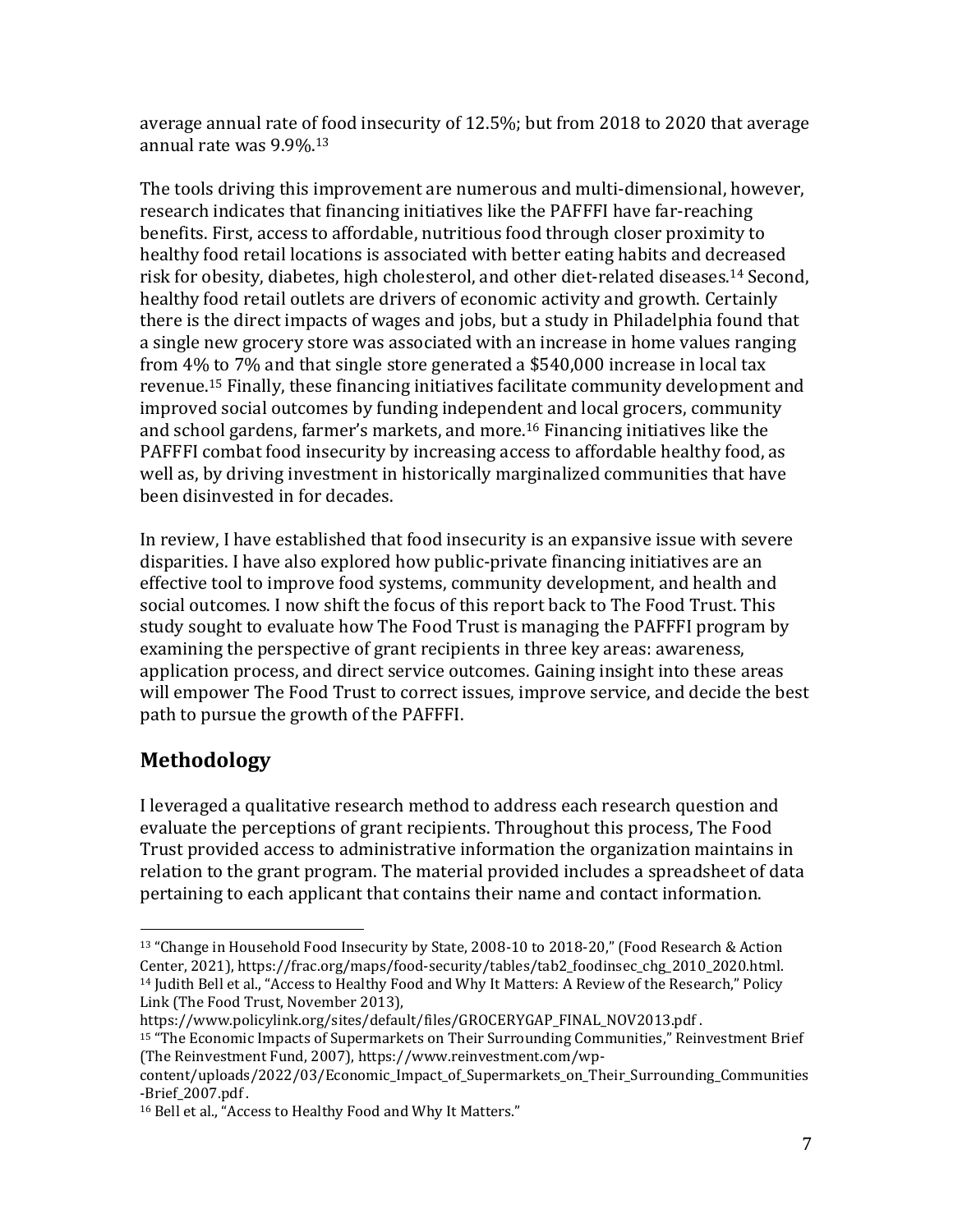While some applicants have applied more than once and have received funding for multiple projects, there are 34 unique recipients since the program was reestablished – from 2018 to 2021. Because of the relatively small size of the recipient population, I chose to move forward with interviews instead of surveys with the hope of gathering more nuanced insight about their experience. The result was a non-experimental research study, in which I attempted to contact everyone.

### *Interviews with Grant Recipients*

- I developed a questionnaire and interview script (*Appendix A*) based on the research questions and key indicators affiliated with each of them (*Figure 4*).
- After crafting an introductory email (*Appendix B*), I sent it to each of the **34 grant recipients** from 2018 to 2021.
	- o It was difficult to estimate what the response rate would be, so I was prepared to send follow-up emails the subsequent week, and reach out via telephone if necessary.
- I did not send follow-up emails or reach out in any other way, as there was an immediate response. I conducted **11 interviews** for a 32.4% response rate.
- I scheduled interviews for 20 minutes, with interviews actually taking 10 to 15 minutes, on average.
- Each respondent consented to have the interview recorded.
	- o I recorded the interviews on my laptop while conversing with the telephone on speaker phone. After the interview, I played the recording from my laptop and transcribed the interview with the *Otter* application on my phone, I then emailed the transcribed recording to my computer for cleaning and analysis.

**Research Question Indicators and Descriptors How is awareness of the program improved and cultivated among potential grant recipients and other community stakeholders?** Marketing, returning applicant, grant knowledge, partnership organizations, awareness of The Food Trust **What are specific operational areas of The Food Trust's work that can be improved to achieve strategic goals?** Clarity, length of time, comfort with staff, assistance, staff communication, resources, efficiency, organization **How can The Food Trust grow the grant and become an innovative leader in the healthy food financing field?** Partnership organizations, recommendations, resources, efficiency, awareness of The Food Trust

*Figure 4. Themes and indicators used to develop interview questions*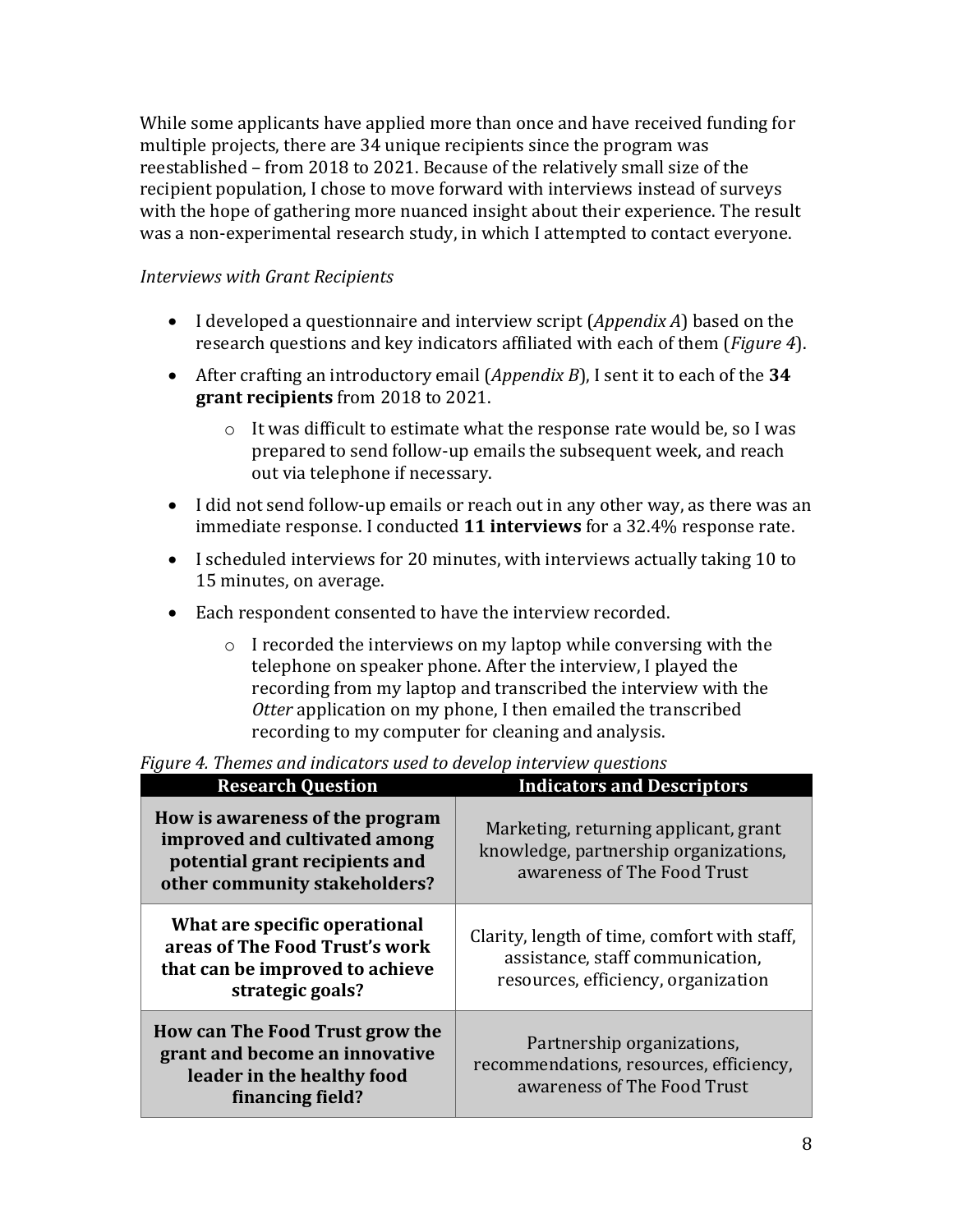*Initial Statistics of Respondents*

46%

18%



55%



18%

 $9%$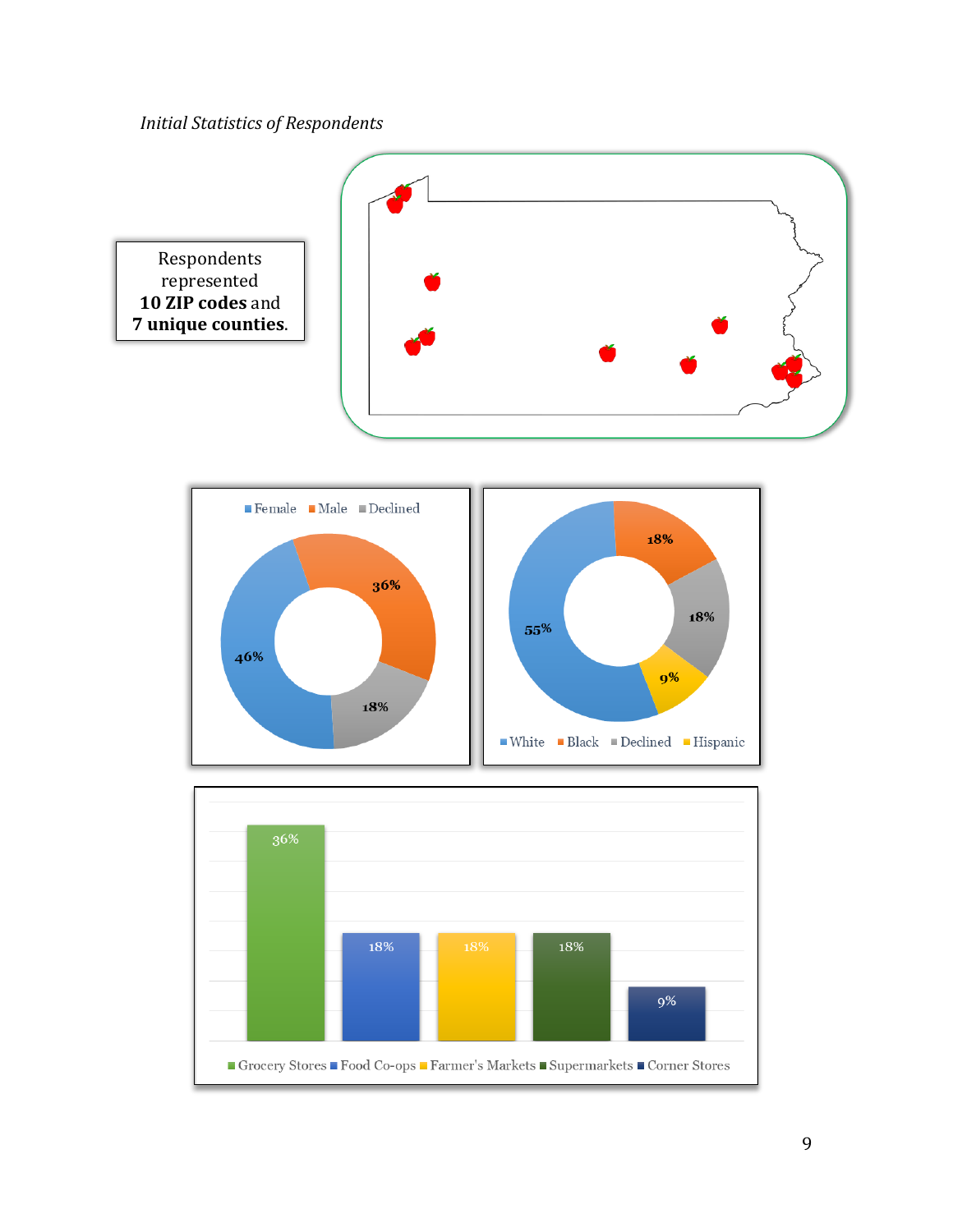### *Limitations*

There are limitations to this evaluation design worth reviewing.

**Transferability** – The study was designed to be a census, but resulted in a convenience sample based on who responded. Although every grant recipient from 2018 to 2021 was contacted for an interview, only 32.4% opted to participate. While I am satisfied with the response rate, it is difficult to know if these perceptions are generalizable to the rest of the grant recipient population. The results of this analysis might not apply to the broader population, because the individuals who responded may not be representative of the general population.

**Experimenter and Respondent Bias** – I was the only interviewer, so there is a higher likelihood of consistency, but there is also a chance I behaved differently depending on the day or individual I was interviewing. Further, I read over applications and attempted to learn about the grant recipient's project before the interview, which may have added bias to my behavior. Additionally, there is selfselection bias from the respondents who chose to participate. Both of these elements threaten the internal validity of the study.

**Nonexperimental Design** – While there *is* limited discussion of administrative data throughout this report, I leveraged a nonexperimental research design by relying on qualitative research. This means that there is no numerical or statistical analysis and no control group or independent variables to test. This research design can provide valuable insight and nuance to individual experiences, but it leaves a lot of room for bias and requires me, the interviewer, to insert myself into the process frequently. All of this limited, both, the internal and external validity of the study.

## **Findings and Discussion**

### **Most respondents indicated they discovered the Pennsylvania Fresh Food Financing Initiative through a referral.**

While the source of recommendation varied greatly among the respondents, **72%** indicated that they heard about the PAFFFI through a referral. This included personal friends and colleagues, politicians and public representatives, and organizations including but not limited to Bridgeway Capital, Community First Fund, the Alliance for Nonprofit Resources, Pittsburgh Food Policy Council, and the Small Business Development Center of Kutztown University. Many organizations who served as referrals, also serve as primary sources for technical support, and not a single respondent indicated a desire for additional technical support.

One respondent who discovered the program in the *Philadelphia Business Journal* in an article explaining public assistance options related to COVID-19, indicated they had recommended the PAFFFI to the owner of a neighboring grocery store. A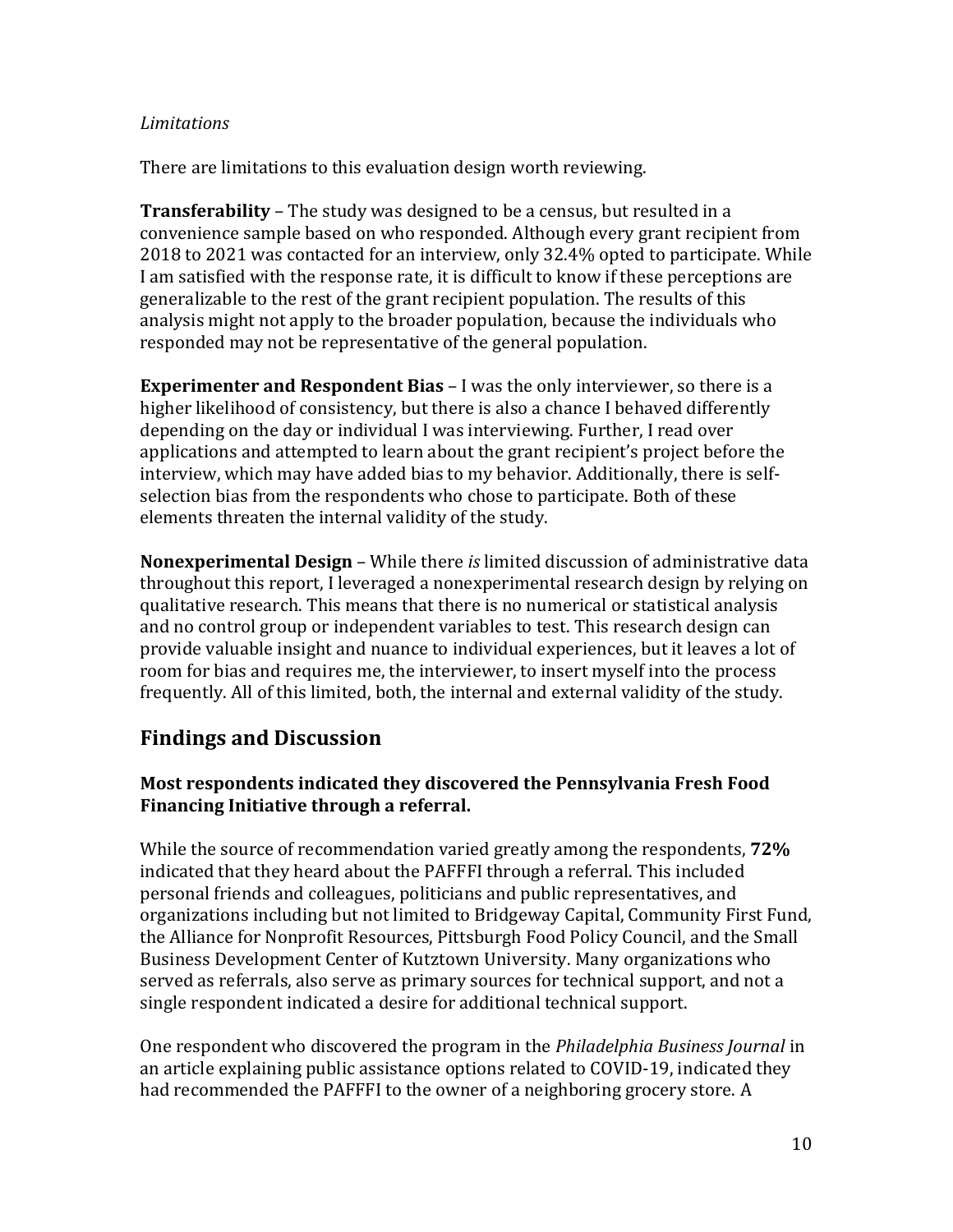different respondent exclaimed "all the time!" when asked if they recommend others apply for the grant. While yet another respondent, one who had been referred by friends, replied "it's not that I wouldn't recommend it to someone, but it hasn't been on my mind, so I haven't thought to do so." They went on to say, "keeping us apprised of what the status of the program itself is, would be helpful."

### **Many respondents had limited understanding of what the PAFFFI is and, especially, what The Food Trust does more broadly. However, there is great enthusiasm for hearing more stories and receiving more content.**

Only **27%** of respondents indicated they understood the mission of The Food Trust *or* were familiar with other programs the organization funds or facilitates. While The Food Trust is a national organization, it was founded in Pennsylvania and is headquartered in Philadelphia. The discovery that approximately three quarters of grant recipients within the organization's home state are unfamiliar with The Food Trust, was surprising. Specifically, multiple participants expressed they believed the PAFFFI grant was a one-time grant program and not an ongoing initiative.

This is concerning, because a majority of respondents also stated that referrals directed them to the program. If The Food Trust is relying on previous recipients to spread awareness of the program, the grantees should be more informed about the PAFFFI. That said, more than half of respondents expressed enthusiasm about hearing more stories of PAFFFI recipients. In fact, one respondent stated:

*"I'd like to hear more about what's going on in the food realm across the state. I feel like we're tucked up here in the northwest part of the state and get forgotten about. Sometimes I hear that someone in a neighboring county received funding, but then hear nothing else. There could be a lot of opportunity for us to be collaborating and working together, but there is no one connecting us."*

Similarly, one of the above respondents mentioned that the program is not on their mind from day-to-day, so she does not think to bring it up casually with colleagues or friends. It is easy to believe if there was more sharing with and among grant recipients, they would be more likely to recommend or casually discuss the PAFFFI in conversation. Alternately, three respondents questioned if they would be able to apply for the grant again in the future, for an expansion or altogether different project. Based on their experience with The Food Trust, I doubt they would have hesitations reaching out, but it hardly occurred to them that it was even an option. Clearly, the grant recipients feel there is a need for more communication.

### **Most respondents were initially unfamiliar with the grant process, but emerged highly satisfied with the PAFFFI and had overwhelmingly positive views of The Food Trust's staff.**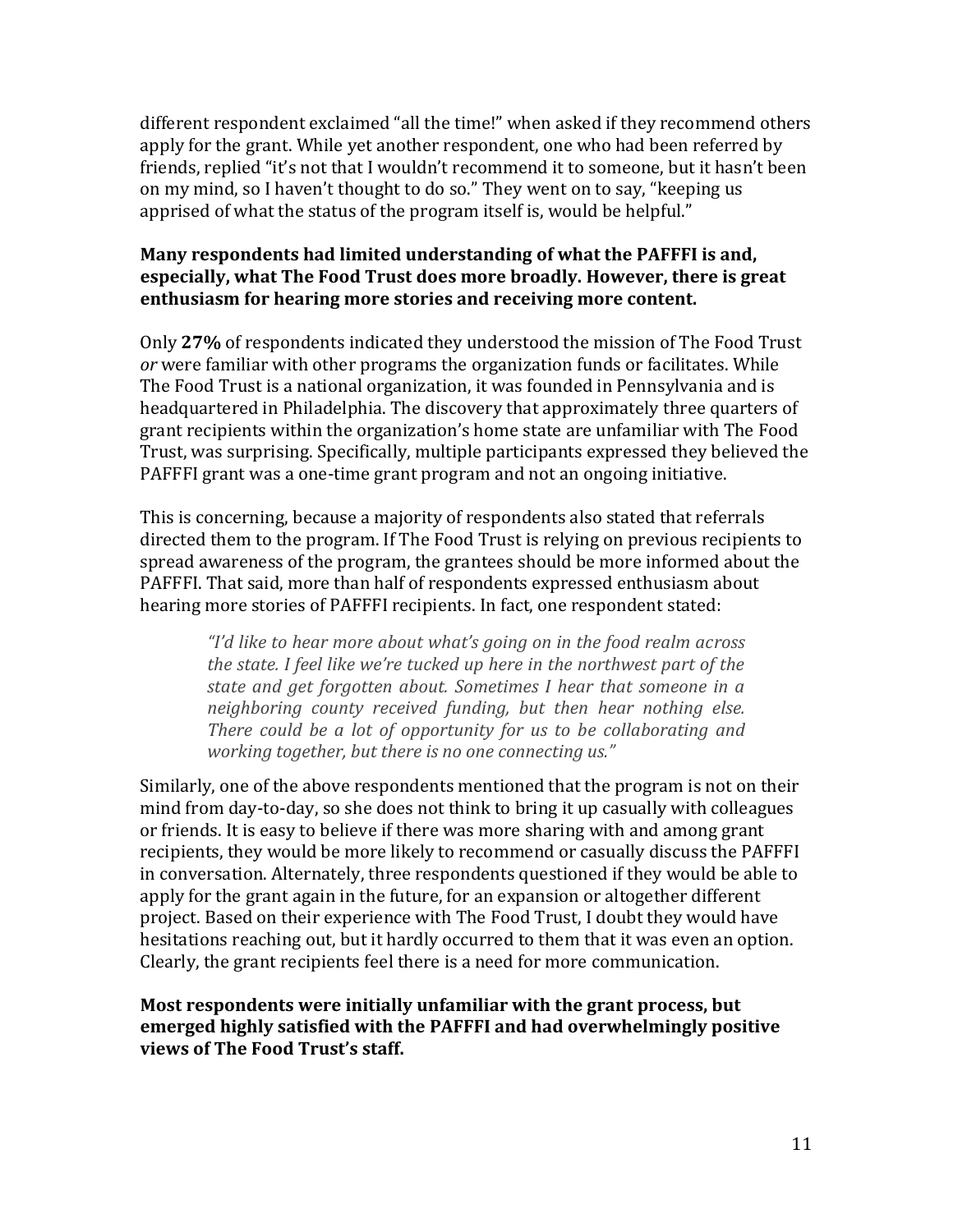More than **54%** of respondents had no prior experience applying for a grant and were unfamiliar with the grant process altogether. The caveat being that most respondents indicated they were simultaneously applying for other grants, like the Healthy Food Financing Initiative or the Local Food Promotion Program. However, **100% of respondents** indicated that the process was simple, clear, informal, straightforward, and smooth.

The lack of prior experience with grant programs brings additional challenges in trying to grow the applicant pool. For many applicants, the referrals are key because they are either unaware that grant programs like this exist, or because they do not believe these programs exist to help them. While this is unfortunate, it is understandable. These projects serve communities that have been ignored and disinvested in for decades, if not longer, so many people working to improve them do not trust that investment is suddenly available. Further, there is a fear of rejection and general intimidation within this applicant pool that may make them more hesitant to apply. The good news is that once they begin interacting with The Food Trust and the PAFFFI team, all of that fear dissipates.



A lot of respondents shared that it was clear The Food Trust staff wanted to help them and cared about the projects they were working on. Many compared the service of The Food Trust to interactions with the USDA for the Healthy Food Financing Initiative, and stated how much easier it was to work with The Food Trust. One respondent shared:

> *"I was intimidated because I didn't completely know what I was doing, but they helped us through it. It can be intimidating for small businesses or people that just don't know the process, because no one wants to be turned down…but I could feel they wanted us to succeed."*

This finding is the perfect explanation of the first two findings: referrals are common even though many people do not fully understand what the program is or what The Food Trust does. This is because their experience with The Food Trust is so positive and smooth that it stands out, especially against other programs. The direct service work of the PAFFFI team is undoubtedly a strength and this is a key area to build upon when expanding the reach of the program.

# **Limitations**

There are limitations applying to the above findings, which should be discussed: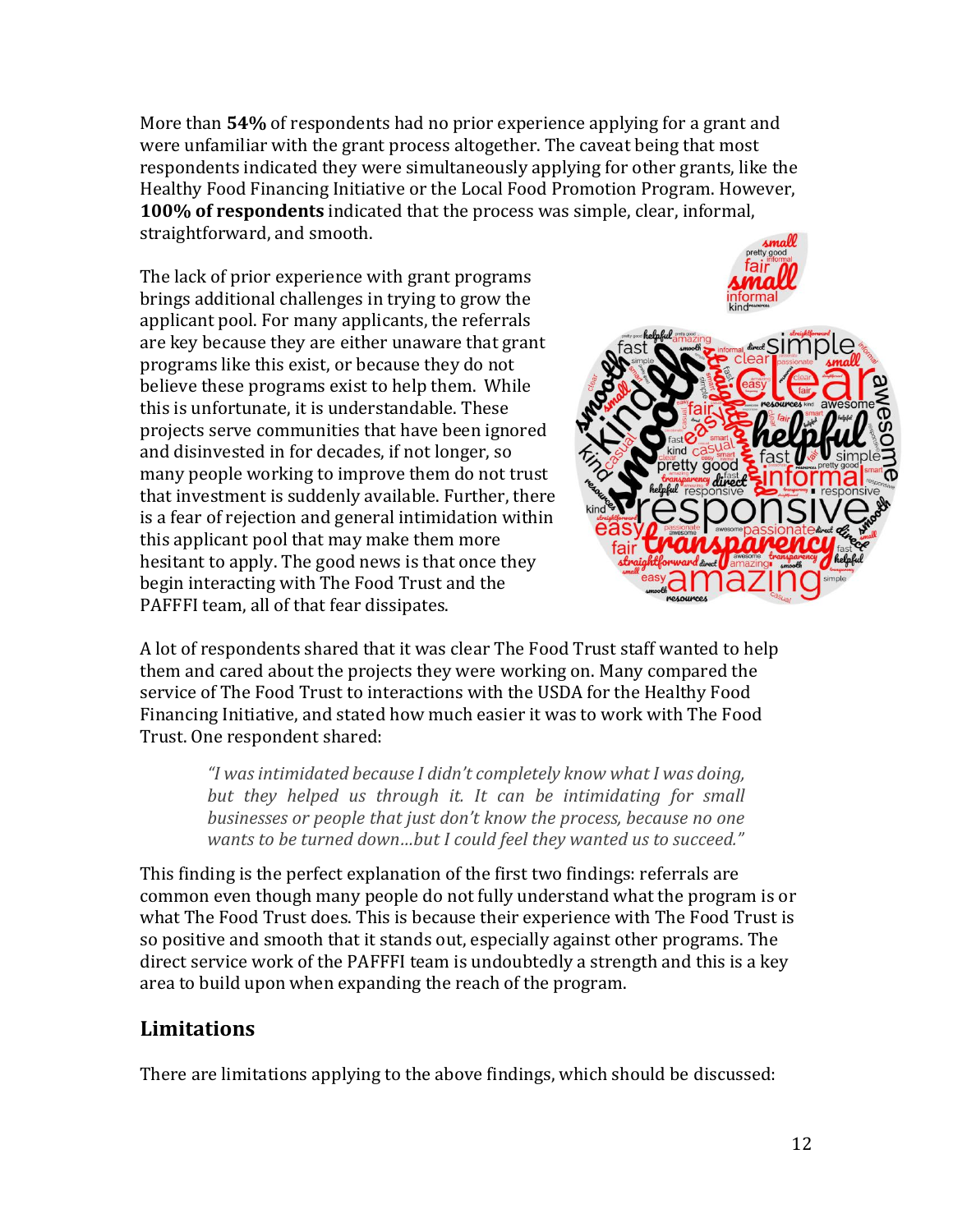**Self-Selection Bias** – While I contacted all of the grant recipients from 2018-2021, a 32.4% response rate means that 67.6% of recipients did not respond. The findings from this evaluation would be more valid if it was a census – meaning if I was able to conduct interviews with all 34 grant recipients. Those who responded *chose* to respond and there is no way of identifying and controlling for *why* they chose to respond in this study. The extent that their propensity to participate is correlated with the questions we are asking, represents how much bias is present. Unfortunately, since this was not measured within the parameters of this study, it must be considered a limitation when reviewing the findings and recommendations.

**Evaluator Bias** – As previously mentioned, I was the sole researcher on this project: I developed the interview questions, conducted the interviews, transcribed, coded, and analyzed the responses. Best practice in qualitative research methods is to have independent researchers code the interviews, as well, to control for bias and ensure the findings are accurate. However, the circumstances of this study did not provide the time, resources, or additional support necessary to analyze the interviews in this way. Further, I participated in many meetings with The Food Trust staff and spent a lot of time talking to them about the PAFFFI. It is likely I developed conscious or unconscious biases toward the program that appeared in my work with this evaluation. Finally, while all interviews were conducted over the phone and I tried to approach each the same, there could have been variability in my approach, preparation, or rapport that impacted the interviews.

**Representativeness** – As mentioned above, The Food Trust has a stated goal of improving equity with this program. They have identified offering business and technical support services to applicants who may not fully qualify for the grant, as a way to improve equitable distribution of funds. No respondent thought this was a necessary step and indicated they felt it would be difficult to advise such a wide range of business operations, each with unique needs. However, these are individuals who qualified for the grant and received funds, so this does not apply to them and suggests the possibility of a broader disconnect in the representativeness of this particular sample and the general population of recipients and prospective applicants, more broadly.

### **Recommendations**

### **The Food Trust has a robust network of partners across the state and across the nation. As they continue to deepen these relationships, I encourage them to be creative with the new partnerships they pursue.**

It is clear from the interviews that referrals are a strong driver of applicants to the PAFFFI and that even the individuals who receive funds continue to lack awareness of the broader mission of The Food Trust. The organization has built an expansive network of partners and relationships across the state and across the nation, and many of those partners deliver applicants to you. This is an effective approach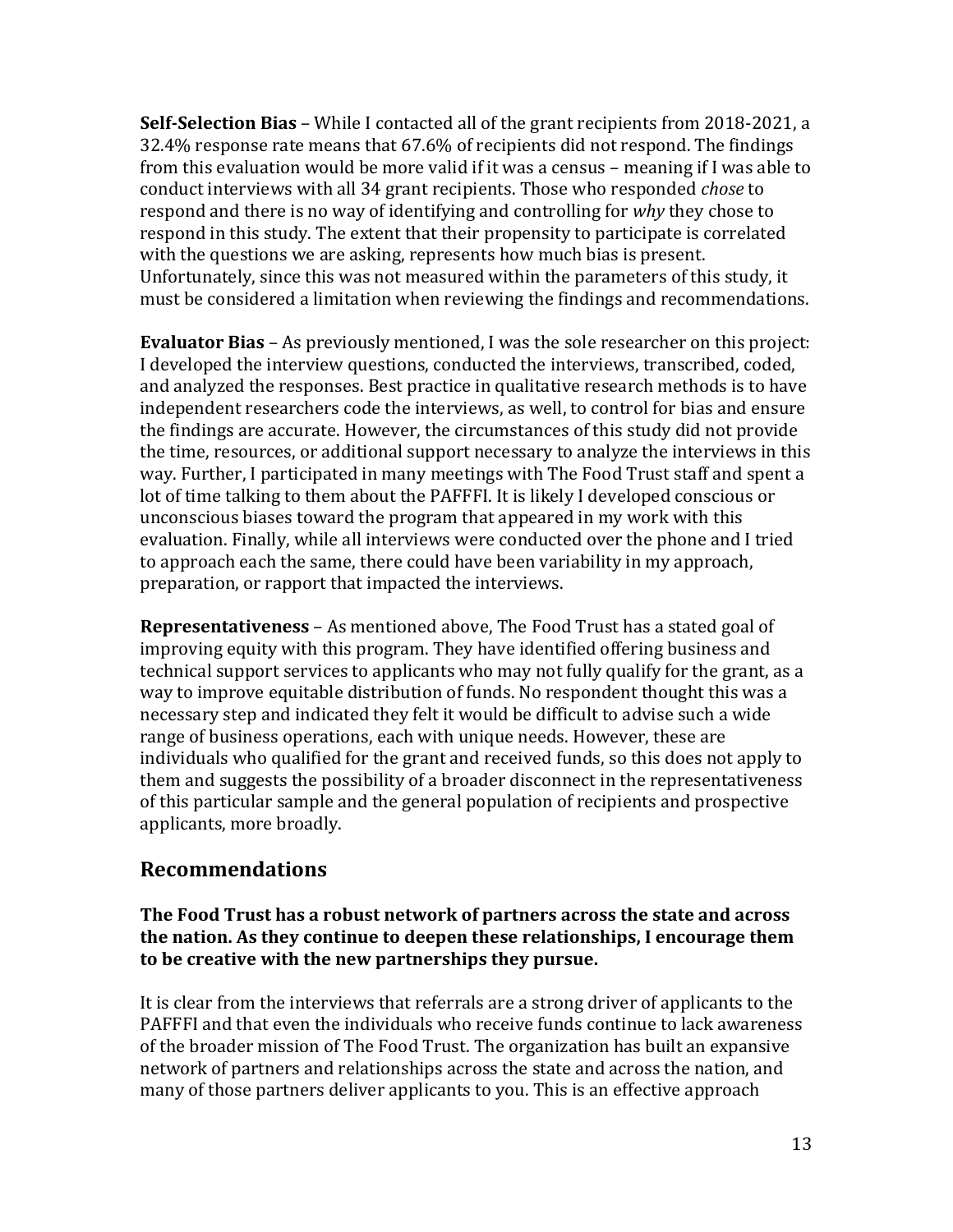because partners share the responsibility of increasing awareness and, as discussed above, partners help confront the skepticism among prospective applicants that this program is legitimate and that they could qualify. Further, there is a fear of rejection and a reluctance to devote time to something they believe is unlikely to pan out, but a partner whom they already trust can give them the confidence to pursue applying. Partnerships can improve awareness and provide nuance to the process that would be too cumbersome for The Food Trust to provide in traditional outreach.

In pursuing partnerships, I encourage The Food Trust to be creative and think "outside the box" of traditional organizations working in community or economic development, or even traditional food-related associations. These are important and will likely remain valuable partners to The Food Trust, but they are already filling a variety of needs. Building partnerships with organizations that are working within food systems already may prove more impactful. Growers and distributors, like Greensgrow and True Love Seeds, have many connections to people and community groups that are invested in improving their local food system, but may not be considering a retail outlet. Alternately, they may already be selling healthy food at a small scale and have written off expanding due to lack of investment capacity.

Further, one respondent indicated they were able to partner with a county housing authority because they were working to build an affordable housing complex and wanted to bring affordable healthy food to the area, as well. A resource that could prove valuable in identifying new partners, both public and private, is the Department of State of Pennsylvania. The department offers spreadsheets of businesses and organizations, and they can be sorted by area of work or industry. The datasets must be purchased, but a nonprofit working with a public program may find it more accessible. The PAFFFI is about improving systems and providing healthy, safe environments for communities to flourish and there are a lot of intersections with healthy food and many partners to join you. At the least, connecting with a wider range of organizations and simply distributing information to them about the PAFFFI is a great place to start building a relationship.

### **The Food Trust has committed to evolving its communications strategy with the PAFFFI, adding intentionality and new elements may prove effective.**

The lack of awareness and understanding about the PAFFFI, and about The Food Trust more broadly, is abundantly clear. It is absolutely a complex program with a lot of stakeholders and a unique history, but I am confident The Food Trust's renewed focus on communications, will help get the information out. That said, it will require investment and deliberate action over a period of time to see real results. Updating and refreshing marketing collateral with new language and more direct details could be helpful. The key is also to distribute these communications to the right people, and I refer back to partnerships. It is clear that referrals are vital to the success of this program, building relationships by distributing information to an expansive list of partners is an effective approach, because they will share the responsibility of raising awareness.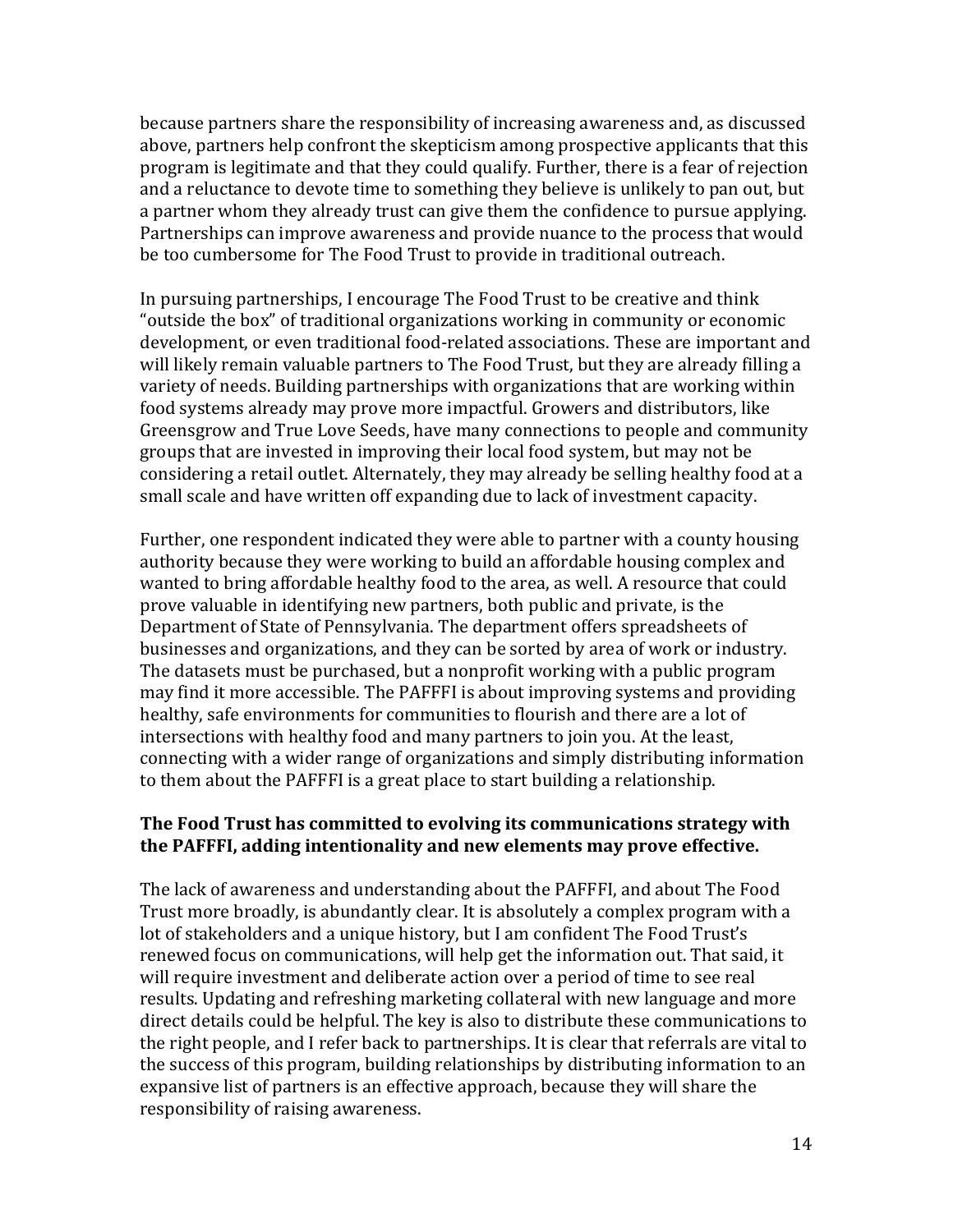Additionally, the PAFFFI team has discussed bringing back a quarterly newsletter, and it is so critically important to do so. I suggest *every* email address that has corresponded with The Food Trust be on that mailing list. As mentioned above, respondents expressed a sincere desire for more connection and a quarterly newsletter could be just the way to foster that. It can be used to share updates about the program, circulate news stories relevant to food systems across Pennsylvania, or share stories of grant recipients past and present. Further, you could encourage readers to share it with others and use them to help grow the community.

Finally, The Food Trust may consider reaching out to past grant recipients and asking if they would be willing to display materials related to the PAFFFI. Consider a brochure or a one-pager, but particularly a poster displayed by an entrance or exit that celebrates the support The Food Trust provided through the PAFFFI. Reflecting on all of the positive words grant recipients shared about The Food Trust, I am sure that many would happily do this. Not only could this approach provide more leads for applicants, but it would help to foster general awareness and curiosity about the PAFFFI and The Food Trust. If there is one thing the COVID-19 pandemic did, it brought back QR codes – put one on materials and send people right to the website.

### **There is an appetite for more connection with The Food Trust and with others working throughout food systems. The Food Trust could use the PAFFFI to cultivate a community of people devoted to building equitable food systems.**

This final recommendation will be the driver of success within the first two recommendations. The Food Trust can be the facilitator of a broad community of people, organizations, and groups that are devoted to building food systems that serve everyone. The Food Trust can leverage the PAFFFI, a program designed to help create equitable food systems, as the central connector in this work. As mentioned, there is a deep desire among past recipients for connection and community; they want to hear stories and want to share their own stories, and The Food Trust could provide the space to do so. Whether it is in the newsletter, in webinars, at conferences, or on YouTube, there are many people doing important work and they credit The Food Trust with helping them get there. They need help telling their stories and they need help connecting with each other.

This is not easy, and it is clear The Food Trust has attempted this in various ways, but it was brought up by numerous respondents. I do consider the newsletter a vital tool in starting this work, I also wonder where else The Food Trust can pursue this. Consider adding a full webpage of all past grant recipients, with a photograph and brief biography. Potentially produce a document similar to an annual report, but specifically for the PAFFFI, which is distributed to all grant recipients, past and present, and even shared with other stake holders. I am intrigued by the idea of an annual celebration with grant recipients, but realize this is not a feasible idea. However, there may be a way to "celebrate" recipients each year that makes them feel special.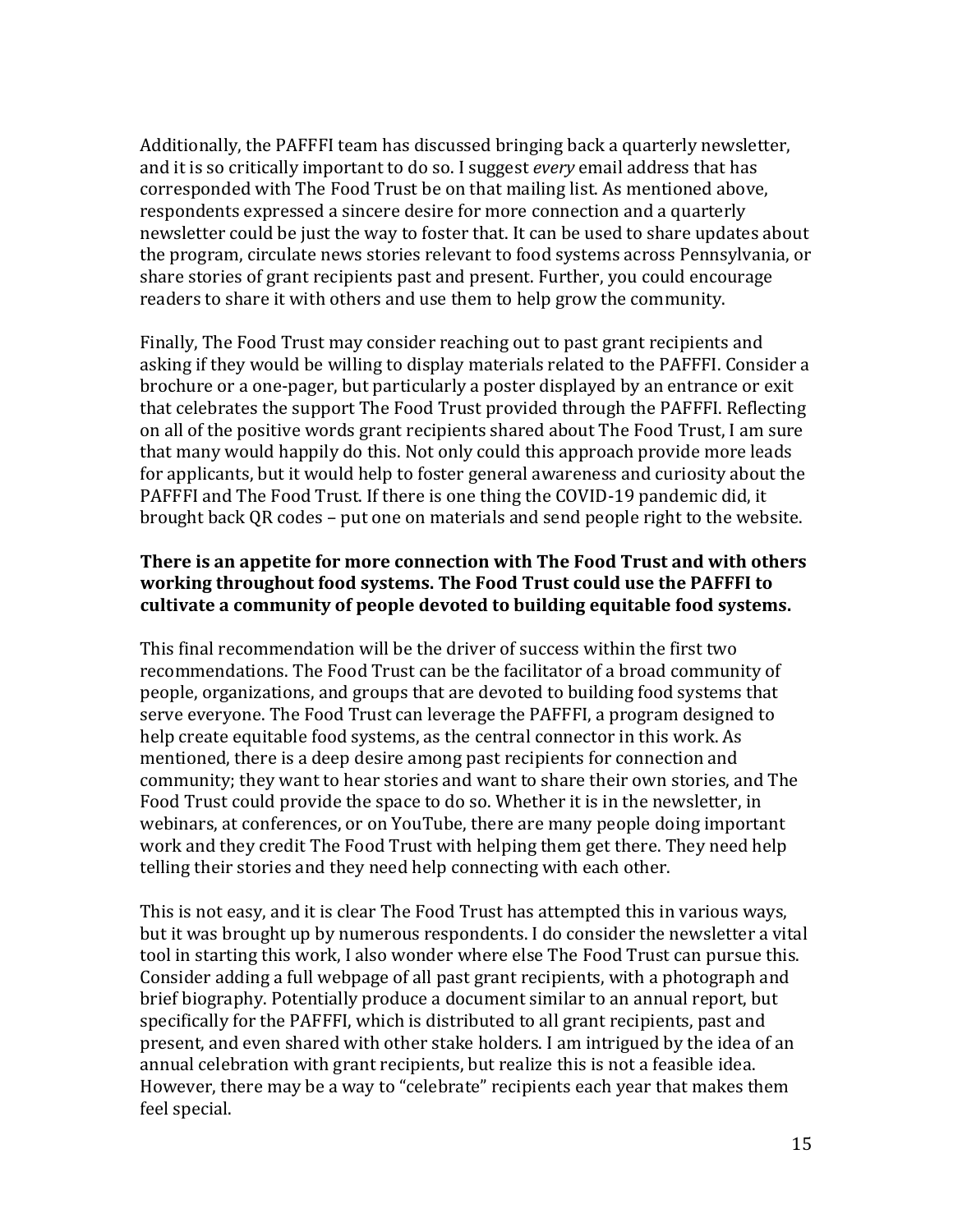Finally, it is important to acknowledge that the direct service work of the PAFFFI team is a critical aspect already contributing to the cultivation of a strong community. It is the primary reason why referrals are so prominent and is reflected in the way past and present grant recipients speak about their experience. The experience they have leads them to developing trust with The Food Trust and with the grant process more broadly. When working with communities that have been deliberately ignored for decades, the importance of this element cannot be overstated. Referrals are powerful and common because trust already exists, and there is an opportunity for The Food Trust to empower the people who trust you to help you grow the program.

### **Conclusion**

Decades of investment, an array of tools and strategies, and a deeper understanding of the causes of food insecurity have led to an improvement in regional food systems. Unfortunately, the COVID-19 pandemic emphasized just how vulnerable the systems remain and showed us just how much work still needs to be done. It is an exciting time at The Food Trust and there is no reason that the organization should not be a driving force behind the building of food systems that truly serve *everyone*, from Pennsylvania to California. There is widespread admiration and appreciation of the work being done, and many people to help spread the word and increase the impact of the program. This report attempted to provide actionable, *feasible* recommendations and ideas to the organization to assist with this work. However, it will still take a deliberate investment of much time and resources to see even the simplest of recommendations through. The Food Trust is well-positioned for the future and the Pennsylvania Fresh Food Financing Initiative should be a focal point of that work.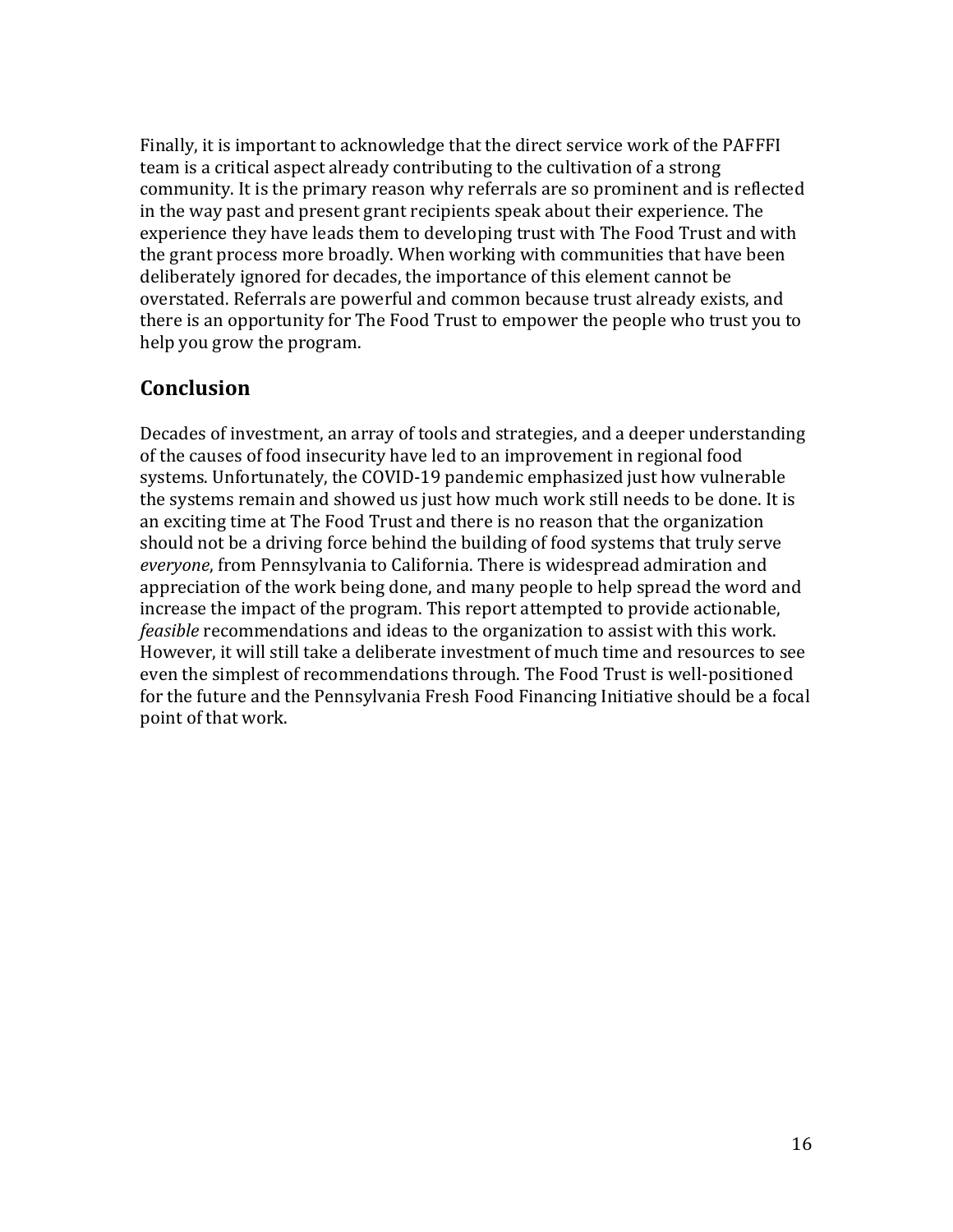#### Bibliography

- "About the Healthy Food Financing Initiative." America's Healthy Food Finance Initiative. The Reinvestment Fund, January 7, 2020. https://www.investinginfood.com/about-hffi/.
- Bathersfield, Cherise. "Hunger & Poverty in America." Food Research & Action Center, December 8, 2021. https://frac.org/hunger-poverty-america.
- Bell, Judith, Gabrielle Mora, Erin Hagan, Victor Rubin, and Allison Karpyn. "Access to Healthy Food and Why It Matters: A Review of the Research." Policy Link. The Food Trust, November 2013. https://www.policylink.org/sites/default/files/GROCERYGAP\_FINAL\_NOV201 3.pdf .
- "Change in Household Food Insecurity by State, 2008-10 to 2018-20." Datatables. Food Research and Action Center, 2021. https://frac.org/maps/foodsecurity/tables/tab2\_foodinsec\_chg\_2010\_2020.html.
- Coleman-Jensen, Alisha, Christian Gregory, Anita Singh, and Matthew Rabbit. "Household Food Security in the United States in 2020." Economic Research Service. US Department of Agriculture, September 2021. https://www.ers.usda.gov/webdocs/publications/102076/err-298.pdf?v=2169.7.
- "The Economic Impacts of Supermarkets on Their Surrounding Communities." Reinvestment Brief. The Reinvestment Fund, 2007. https://www.reinvestment.com/wpcontent/uploads/2022/03/Economic\_Impact\_of\_Supermarkets\_on\_Their\_Surr ounding\_Communities-Brief\_2007.pdf .
- Hake, Monica, Tom Summerfelt, Sena Dawes, Mark Strayer, Emily Engelhard, and Adam Dewey. "The Impact of the Coronavirus on Local Food Insecurity." Food Insecurity and Poverty in the US. Feeding America, March 2021. https://www.feedingamerica.org/sites/default/files/2021- 03/Local%20Projections%20Brief\_3.31.2021.pdf.
- Miller, Cassie. "Food Insecurity in Pa. and beyond: The Numbers Racket." The Numbers Racket. Pennsylvania Capital-Star, December 9, 2021. https://www.penncapital-star.com/working-the-economy/food-insecurity-inpa-and-beyond-the-numbers-racket/.
- "Our History." Feeding America, 2022. https://www.feedingamerica.org/aboutus/our-history.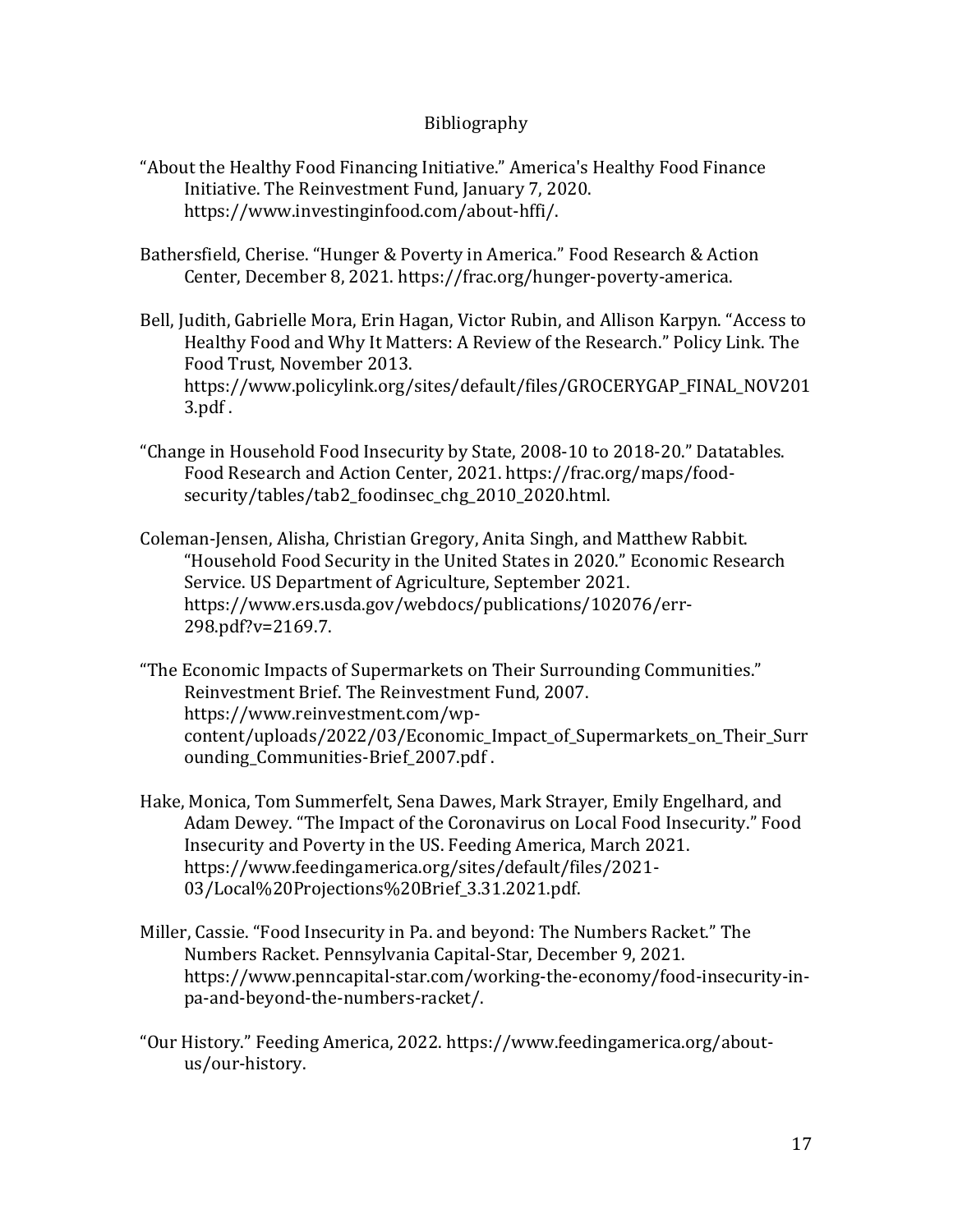"Pennsylvania." Healthy Food Access. The Food Trust, Policy Link, The Reinvestment Fund, 2021. https://www.healthyfoodaccess.org/pennsylvania.

Staff, CBPP. "Robust Covid Relief Achieved Historic Gains against Poverty and Hardship, Bolstered Economy." Poverty and Inequality. Center on Budget and Policy Priorities, February 24, 2022.

https://www.cbpp.org/research/poverty-and-inequality/robust-covid-reliefachieved-historic-gains-against-poverty-and.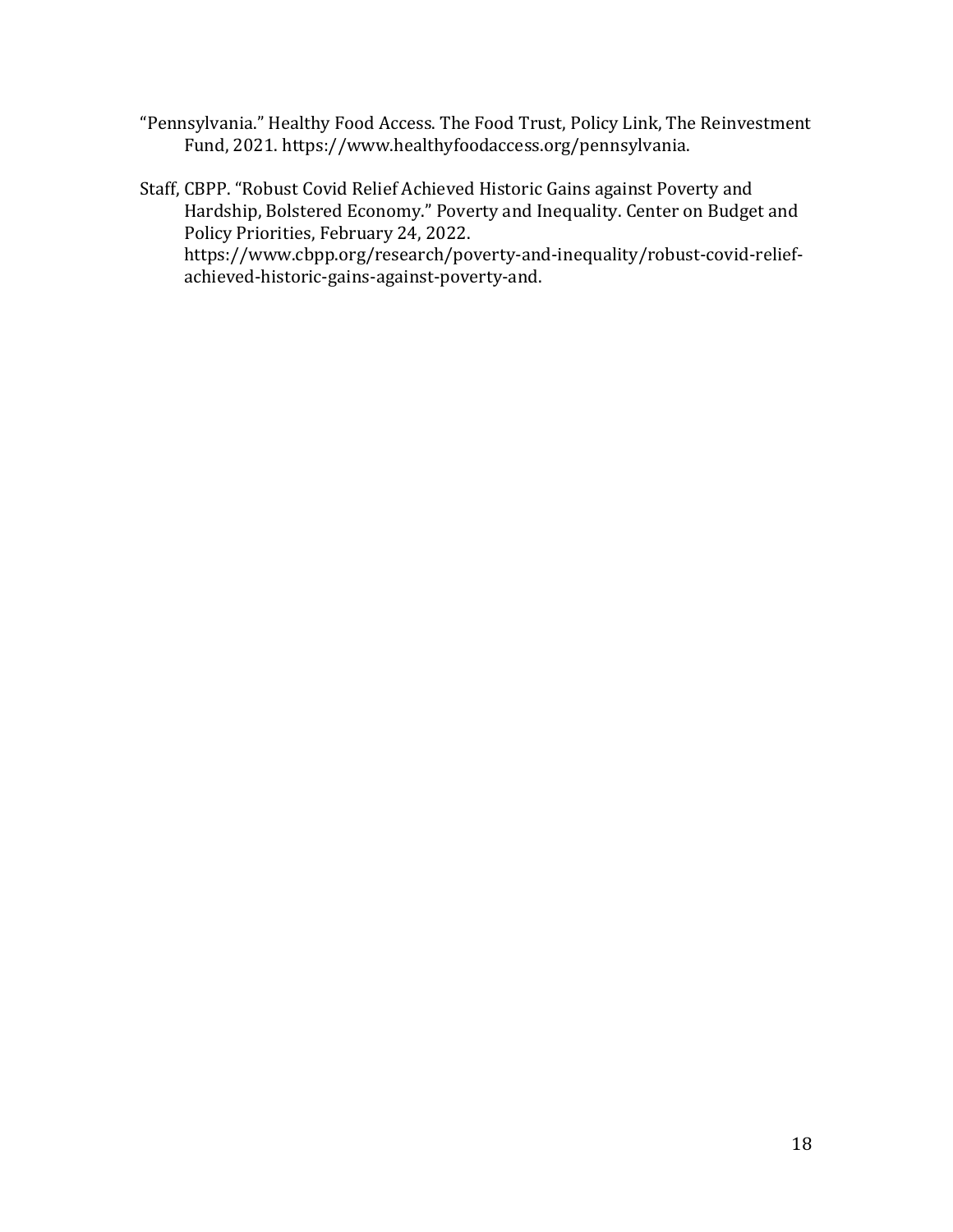*Appendix A: Interview Questions*

**Organization: Project: Awareness** How did you find out about the PA Fresh Food Financing Initiative?

Were you a first time applicant or returning applicant?

What other organizations/people/groups did you contact for support? (i.e. Community development groups, nonprofits, government offices, etc.)

Did you receive other support in the form of grants or public assistance?

Had you ever applied for a grant before this?

### **Application Process**

Did you find any part of the application process confusing?

Did the application ask questions you could not answer?

How do you feel about the length of time it took to complete the application?

Do you complete follow-up reports? Are they confusing in any way?

Would it have been helpful to have specific deadlines?

Would you have been able to start/open/expand your business without this grant?

Would you recommend other people apply for this grant?

### **Staff and Organization**

If you had a question about the application, did you know who to contact?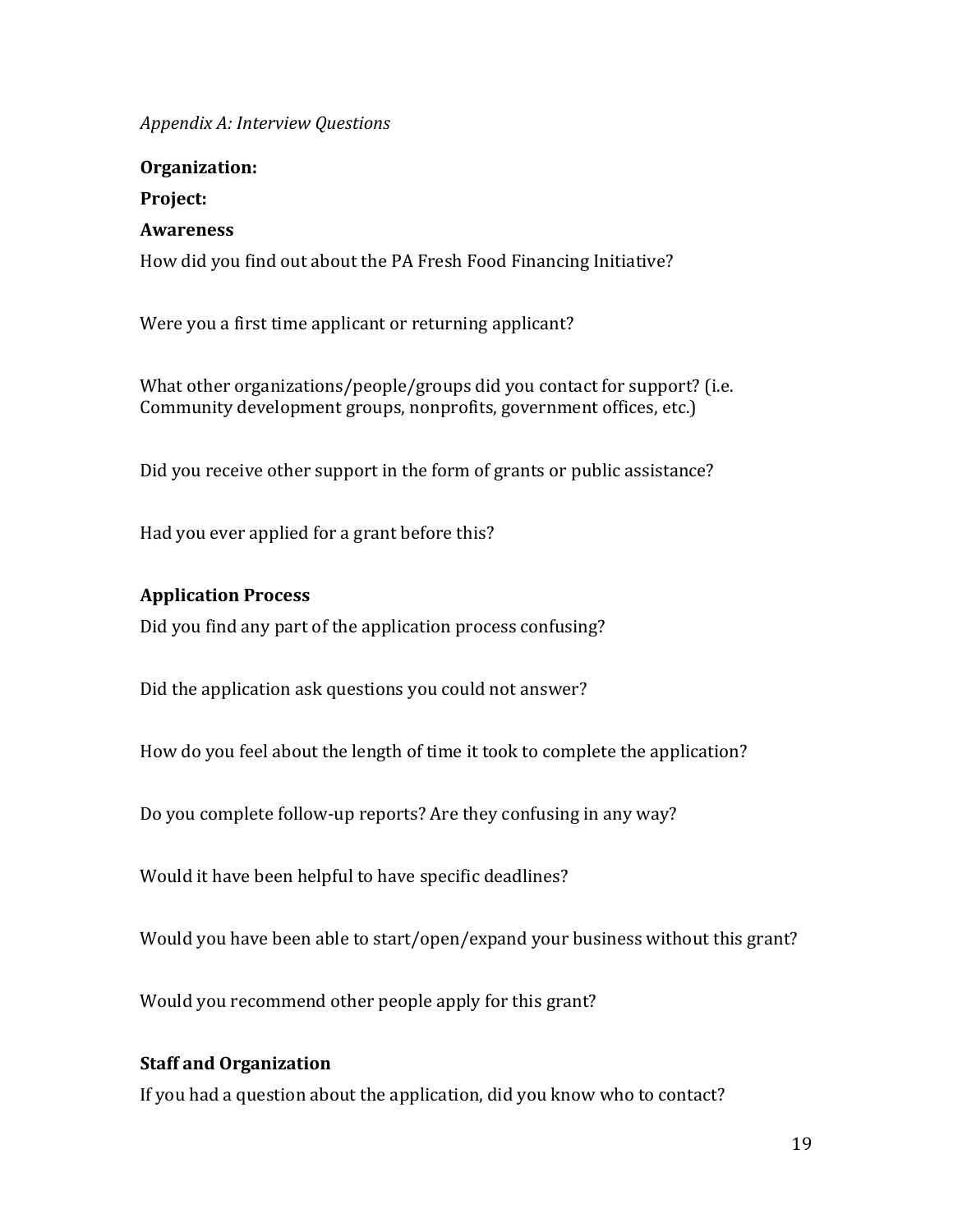How would you describe staff at The Food Trust?

Have you communicated with The Food Trust since receiving the grant money?

Would you have accepted business or technical support in conjunction with this grant?

Are you familiar with other work The Food Trust does?

### **General**

Do you have any suggestions, recommendations, or comments for The Food Trust in relation to the PA Fresh Food Financing Initiative?

### **Completely Optional – Demographics**

Finally, this is entirely optional, but if you are willing to provide your personal demographic information: gender identity and race or ethnicity, would be helpful.